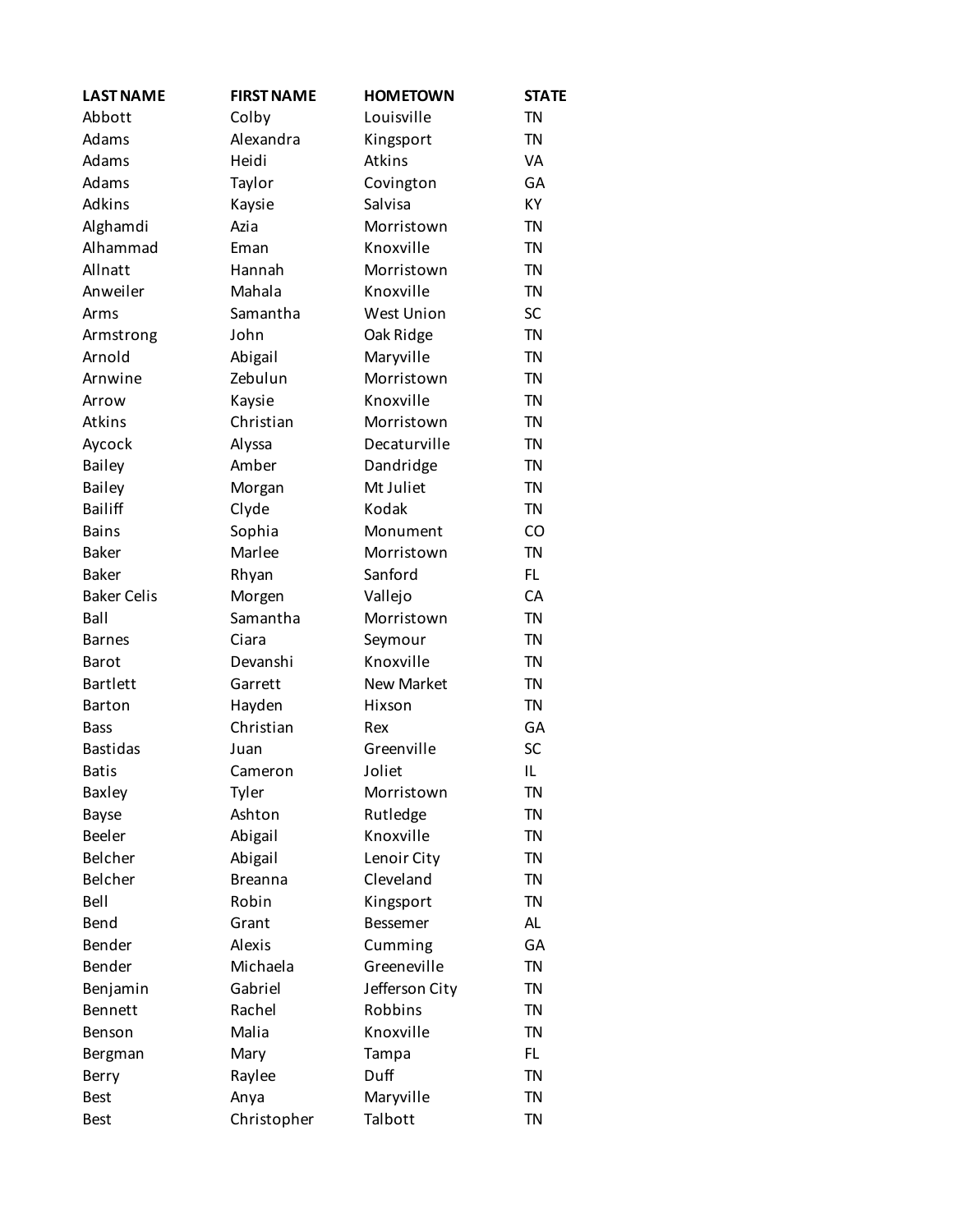| <b>Binder</b>        | Alexandria   | Morris                   | IL        |
|----------------------|--------------|--------------------------|-----------|
| Blakely              | Olivia       | Morristown               | <b>TN</b> |
| Blakemore            | Kyla         | Umhlanga                 |           |
| Blankenship          | Graelyn      | Oak Ridge                | <b>TN</b> |
| <b>Bohms</b>         | Mason        | Mohawk                   | <b>TN</b> |
| <b>Boles</b>         | Lauren       | Knoxville                | <b>TN</b> |
| Bordelon             | Elisabeth    | Sevierville              | <b>TN</b> |
| <b>Boshears</b>      | Skylar       | La Follette              | <b>TN</b> |
| <b>Bostick</b>       | Jackson      | Lenoir City              | <b>TN</b> |
| <b>Boutelle</b>      | <b>Brent</b> | Jamestown                | <b>TN</b> |
| Bouyea               | Vanessa      | Morristown               | <b>TN</b> |
| Bowen                | Lexiss       | Dandridge                | <b>TN</b> |
| <b>Bowlin</b>        | Emma         | Dandridge                | <b>TN</b> |
| Boyd                 | Logan        | Kodak                    | <b>TN</b> |
| <b>Boze</b>          | Zach         | Gallatin                 | <b>TN</b> |
| <b>Braden</b>        | Tyler        | <b>Blaine</b>            | <b>TN</b> |
| <b>Bradshaw</b>      | Andrew       | China Grove              | <b>NC</b> |
| <b>Brady-Collins</b> | Angela       | Knoxville                | <b>TN</b> |
| <b>Branch</b>        | Jami         | <b>Straw Plains</b>      | <b>TN</b> |
| <b>Brang</b>         | Mason        | Knoxville                | <b>TN</b> |
| <b>Branstetter</b>   | Alexandria   | Deer Lodge               | <b>TN</b> |
| <b>Bray</b>          | Olivia       | Morristown               | <b>TN</b> |
| Brenegan             | Luke         | Greenville               | SC        |
| Brenegan             | <b>Nick</b>  | <b>Taylors</b>           | SC        |
| <b>Bretas Dantas</b> | Igor         | Jefferson City           | <b>TN</b> |
| <b>Bright</b>        | Johnathon    | <b>Iron Station</b>      | <b>NC</b> |
| <b>Briscoe</b>       | Connor       | Rutledge                 | <b>TN</b> |
| <b>Britton</b>       | Allyson      | Jefferson City           | <b>TN</b> |
| <b>Brooks</b>        | Kathleen     | White Pine               | <b>TN</b> |
| <b>Brooks</b>        | Tyler        | Maryville                | <b>TN</b> |
| <b>Brown</b>         | Chelsea      | Lenoir City              | <b>TN</b> |
| <b>Brown</b>         | Joshua       | Hendersonville           | <b>TN</b> |
| Brown                | Katherine    | Chattanooga              | TN        |
| <b>Broyles</b>       | Anna         | <b>Strawberry Plains</b> | <b>TN</b> |
| <b>Bruce</b>         | Holland      | <b>Strawbery Plains</b>  | <b>TN</b> |
| <b>Bruner</b>        | Abigail      | Kodak                    | <b>TN</b> |
| <b>Bryant</b>        | Destiney     | Knoxville                | <b>TN</b> |
| <b>Bryneus</b>       | Nellie       | Halmstad                 |           |
| <b>Buckner</b>       | Daniel       | Jefferson City           | <b>TN</b> |
| <b>Bukiewicz</b>     | Molly        | <b>Beavercreek</b>       | OН        |
| <b>Bunch</b>         | Edee         | Jefferson City           | <b>TN</b> |
| Bunn                 | Sabree       | Morristown               | <b>TN</b> |
| <b>Burdette</b>      | Levi         | Seymour                  | <b>TN</b> |
| <b>Burgess</b>       | Jessica      | Dandridge                | <b>TN</b> |
| Burleson             | Caleb        | Kingsport                | <b>TN</b> |
| <b>Burnette</b>      | Madison      | Mount Juliet             | <b>TN</b> |
| <b>Button</b>        | Carolina     | <b>Boiling Spgs</b>      | SC        |
| Byrd                 | Makayla      | Knoxville                | <b>TN</b> |
|                      |              |                          |           |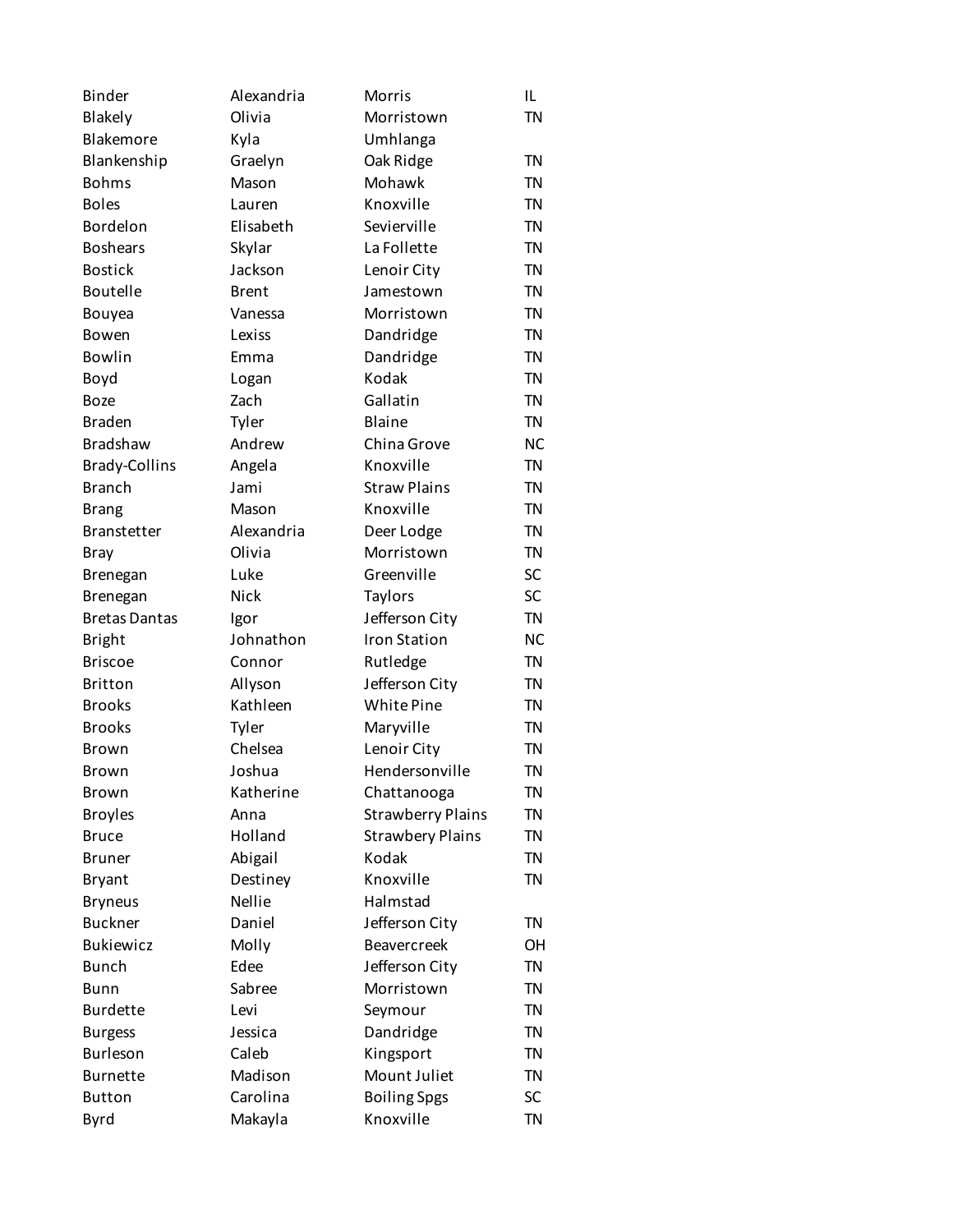| Calhoun       | Lily           | Warrensville          | <b>NC</b> |
|---------------|----------------|-----------------------|-----------|
| Camelino      | Camila         | Hollywood             | FL.       |
| Cameron       | Sieanna        | Friendsville          | <b>TN</b> |
| Campos        | Victoria       | Morristown            | <b>TN</b> |
| Carpenter     | Andrew         | Morristown            | <b>TN</b> |
| Carr          | Hannah         | Sevierville           | <b>TN</b> |
| Carr          | Stephanie      | Dandridge             | <b>TN</b> |
| Carr          | William        | Seymour               | <b>TN</b> |
| Carrigan      | Jonas          | Rockford              | <b>TN</b> |
| Carroll       | Amanda         | Rogersville           | <b>TN</b> |
| Catron        | Haley          | <b>Cumberland Gap</b> | <b>TN</b> |
| Celuch        | Evan           | <b>Bel Air</b>        | <b>MD</b> |
| Chambers      | Erin           | Dandridge             | <b>TN</b> |
| Chambers      | Kennedy        | Dandridge             | <b>TN</b> |
| Chandler      | Wynsdae        | Maynardville          | <b>TN</b> |
| Chaney        | <b>Braxton</b> | Dandridge             | <b>TN</b> |
| Cheatham      | Katherine      | Knoxville             | <b>TN</b> |
| Cherry        | Addison        | Cookeville            | <b>TN</b> |
| Cheves        | Joshua         | <b>Straw Plains</b>   | <b>TN</b> |
| Chilcote      | Kelly          | Hixson                | <b>TN</b> |
| Christensen   | Alexis         | Ooltewah              | <b>TN</b> |
| Christon      | Kathleen       | Fayetteville          | <b>NC</b> |
| Clabo         | Amanda         | Seymour               | <b>TN</b> |
| Clark         | <b>Blake</b>   | Maryville             | <b>TN</b> |
| Cleek         | Samuel         | Kingsport             | <b>TN</b> |
| Cleland       | Jackson        | Spartanburg           | SC        |
| Clemmer       | Joey           | Murfreesboro          | <b>TN</b> |
| Cliff         | Gracie         | Morristown            | <b>TN</b> |
| Cobb          | Emma           | <b>Brown Summit</b>   | <b>NC</b> |
| Coleman       | Stephen        | Ooltewah              | <b>TN</b> |
| Collins       | Ashley         | Kodak                 | <b>TN</b> |
| Collins       | Devon          | Knoxville             | <b>TN</b> |
| Collins       | Dylan          | <b>Bean Station</b>   | ΤN        |
| Collins       | William        | Knoxville             | <b>TN</b> |
| Colson Warren | Ashley         | Sevierville           | <b>TN</b> |
| Condra        | Kylee          | Knoxville             | <b>TN</b> |
| Conley        | Sierra         | Fletcher              | <b>NC</b> |
| Connell       | Shane          | Manchester            |           |
| Cooper        | Noah           | Jefferson City        | <b>TN</b> |
| Cordova       | Angela         | Jefferson City        | <b>TN</b> |
| Corley        | Matthew        | Clarksville           | <b>TN</b> |
| Coulter       | Andrew         | Maryville             | <b>TN</b> |
| Covington     | Kailee         | <b>Straw Plains</b>   | <b>TN</b> |
| Cox           | Logan          | Knoxville             | <b>TN</b> |
| Craig         | Andrew         | Chattanooga           | <b>TN</b> |
| Crain         | Will           | Dover                 | <b>TN</b> |
| Cravens       | Jacklyn        | Jamestown             | <b>TN</b> |
| Crawford      | Madelynn       | Jefferson City        | <b>TN</b> |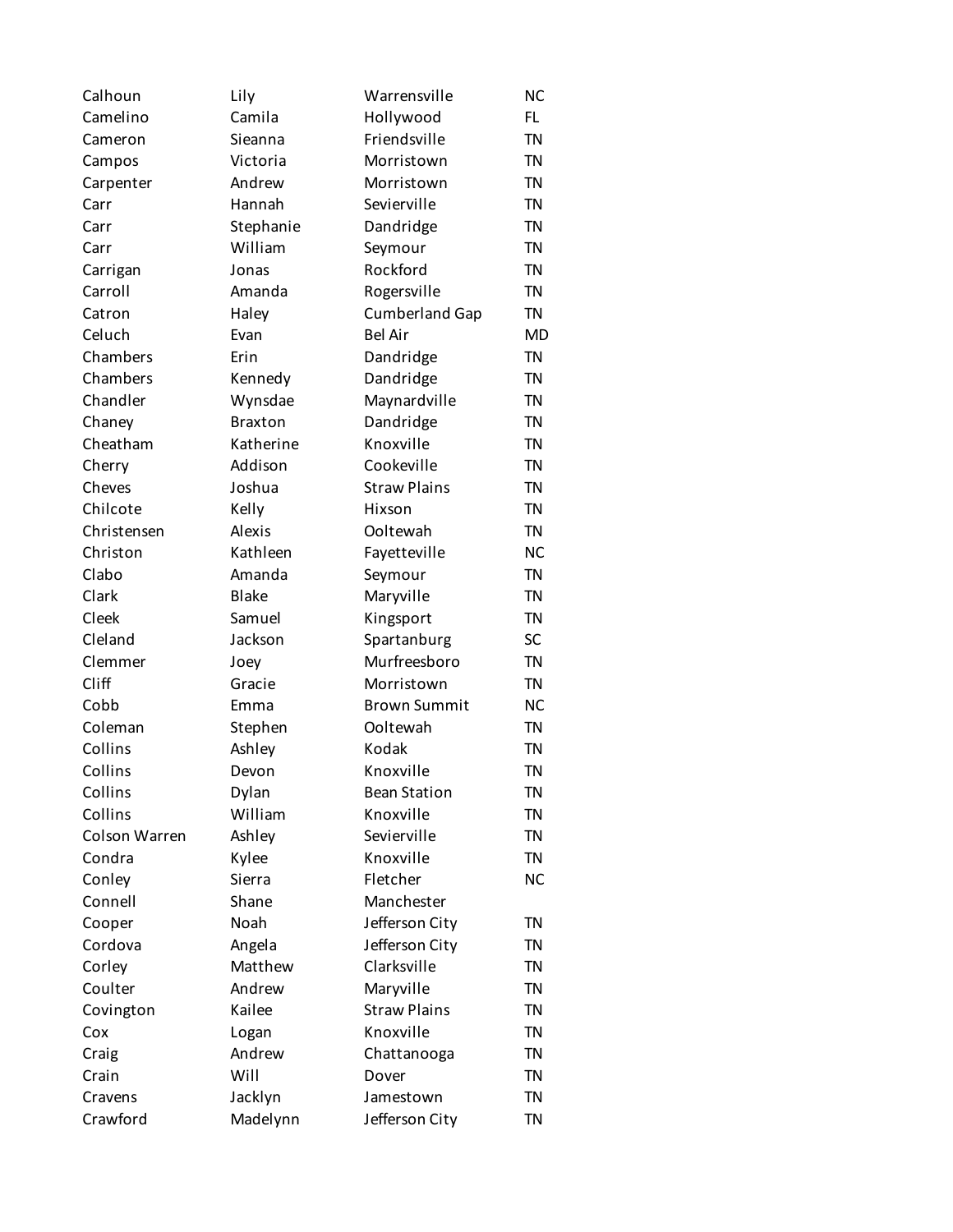| Criser            | Noel         | West Yarmouth                 | <b>MA</b> |
|-------------------|--------------|-------------------------------|-----------|
| Dalton            | Mason        | Knoxville                     | <b>TN</b> |
| Daniels           | Alexis       | Morristown                    | <b>TN</b> |
| Daniels           | EmmaLee      | Knoxville                     | <b>TN</b> |
| Daniels           | Garrett      | <b>Bluff City</b>             | <b>TN</b> |
| Davenport         | Abby         | Aragon                        | GA        |
| Davenport         | Amos         | Chattanooga                   | <b>TN</b> |
| Davis             | Laurel       | Mount Holly                   | <b>NC</b> |
| Davis             | Maranda      | Mascot                        | <b>TN</b> |
| Davis             | Matthew      | Speedwell                     | <b>TN</b> |
| Davis             | Zoey         | Harrogate                     | <b>TN</b> |
| Day               | Abbigaell    | Rutledge                      | <b>TN</b> |
| Day               | Rachel       | Sevierville                   | <b>TN</b> |
| Deal              | Lillian      | Knoxville                     | <b>TN</b> |
| Dejesus           | Sarahi       | Morristown                    | <b>TN</b> |
| Del Valle         | Vannessa     | Knoxville                     | <b>TN</b> |
| Denney            | Kerstin      | Maitland                      | FL.       |
| Denton            | Emma         | Knoxville                     | <b>TN</b> |
| Denton            | Kaitlin      | Robbinsville                  | <b>NC</b> |
| Denton            | Olivia       | Knoxville                     | <b>TN</b> |
| Dew               | Zyra         | Clinton                       | <b>TN</b> |
| Di Dio            | Antonio      | Jefferson City                | <b>TN</b> |
| Dillman           | Emily        | Kodak                         | <b>TN</b> |
|                   | Carly        | Jefferson City                | <b>TN</b> |
| Dobyns<br>Dockery | Noah         | Knoxville                     | <b>TN</b> |
|                   |              |                               |           |
| Dodson            | Dylan        | Huntersville                  | <b>NC</b> |
| Donahue           | Helen        | Madison<br><b>Fall Branch</b> | <b>AL</b> |
| Donoho            | Jonathon     |                               | <b>TN</b> |
| Dotson            | Chelsey      | Jefferson City                | <b>TN</b> |
| Drinnon           | Brittney     | Mooresburg                    | <b>TN</b> |
| Driskill          | Derek        | Newport                       | <b>TN</b> |
| Dubravetz         | Alaina       | White Pine                    | <b>TN</b> |
| Duncan            | Anna         | Knoxville                     | ΤN        |
| Duncan            | <b>Brady</b> | Lebanon                       | <b>TN</b> |
| Duncan            | James        | Jefferson Cty                 | <b>TN</b> |
| Duncan            | Sydnee       | Athens                        | <b>TN</b> |
| Durfee            | <b>Brett</b> | Knoxville                     | <b>TN</b> |
| Dye               | Hayden       | Knoxville                     | <b>TN</b> |
| <b>Dykes</b>      | William      | Mt Juliet                     | <b>TN</b> |
| Eads              | Kodee        | <b>Bristol</b>                | <b>TN</b> |
| Earley            | Abbigail     | Jefferson City                | <b>TN</b> |
| Eavenson          | Lauren       | Jefferson City                | <b>TN</b> |
| Ebner             | Lilly-Emma   | Hohentengen A.H.              |           |
| Edwards           | Erin         | Midlothian                    | VA        |
| Edwards           | Janmichael   | Alabaster                     | AL        |
| Edwards           | Kierstin     | Sevierville                   | <b>TN</b> |
| Eldridge          | Phillip      | Morristown                    | <b>TN</b> |
| Eleby             | Dèja         | Daytona Beach                 | FL.       |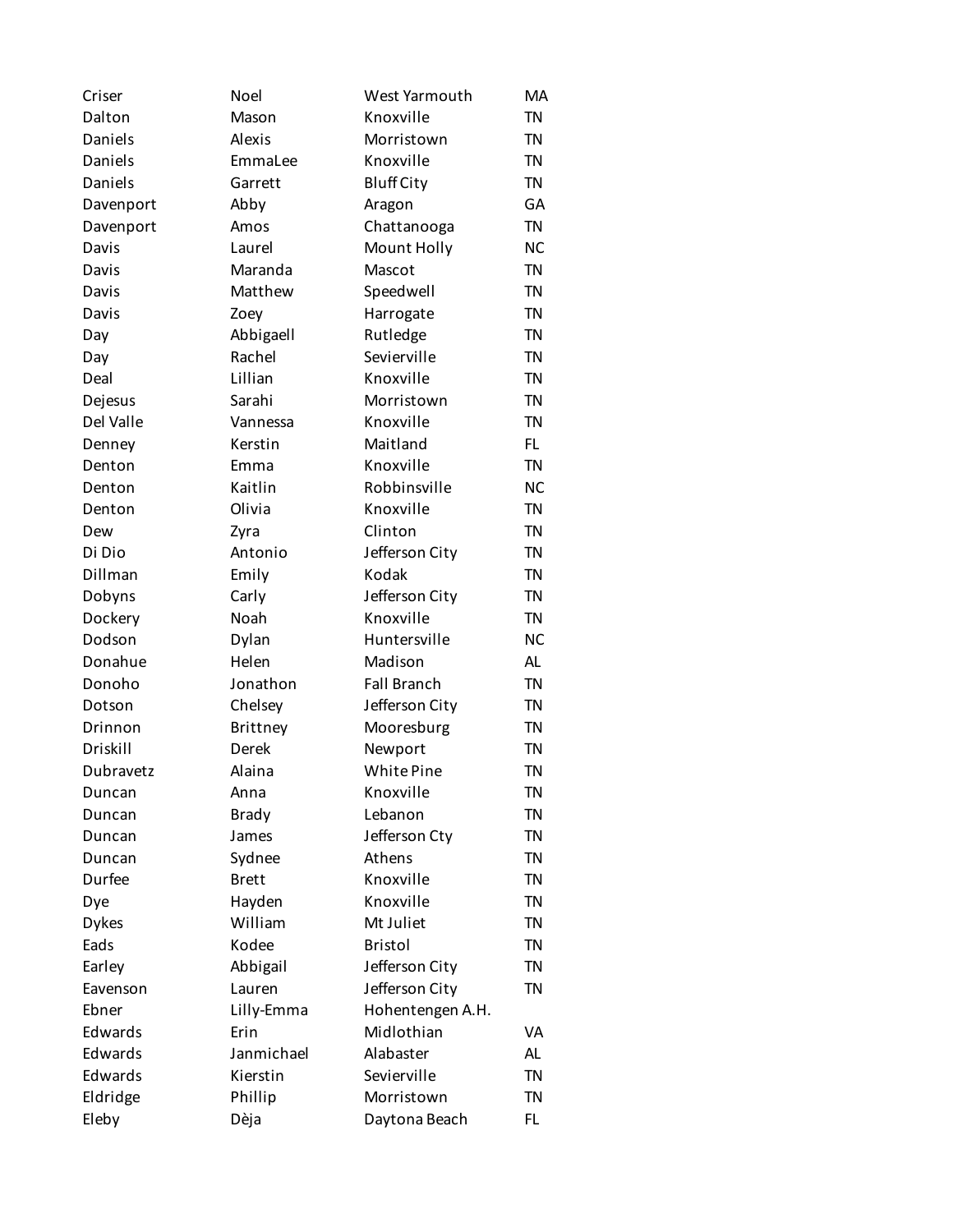| Essington | Nina           | Jefferson City      | <b>TN</b> |
|-----------|----------------|---------------------|-----------|
| Evans     | Charles        | Newport             | <b>TN</b> |
| Evans     | Kobe           | Mooresburg          | <b>TN</b> |
| Everhart  | Chandler       | White Pine          | <b>TN</b> |
| Fanning   | Olivia         | Lebanon             | <b>TN</b> |
| Farrell   | Zeke           | Mosheim             | <b>TN</b> |
| Feiden    | Kimberly       | Knoxville           | <b>TN</b> |
| Ferguson  | Nickolette     | Erwin               | <b>TN</b> |
| Fields    | Savannah       | Johnson City        | <b>TN</b> |
| Finnigan  | Ryan           | Newport             | <b>TN</b> |
| Fisher    | Kendall        | Jupiter             | FL        |
| Flack     | Timothy        | Knoxville           | <b>TN</b> |
| Flynn     | Saydie         | Seymour             | <b>TN</b> |
| Forbes    | Mary           | Johnson City        | <b>TN</b> |
| Fortis    | Emily          | Kodak               | <b>TN</b> |
| Fraley    | Drew           | Lebanon             | <b>TN</b> |
| Francisco | Luke           | Abingdon            | VA        |
| Frank     | Autumn         | <b>Straw Plains</b> | <b>TN</b> |
| Frazier   | Madison        | Blaine              | <b>TN</b> |
| Freeman   | Makayla        | <b>Blaine</b>       | <b>TN</b> |
| Fuesting  | Jenna          | Mt Juliet           | <b>TN</b> |
| Fugate    | Abigail        | Russellville        | <b>TN</b> |
| Fuhrman   | Samantha       | Crossville          | <b>TN</b> |
| Gadd      | Alexander      | Knoxville           | <b>TN</b> |
| Gahagan   | Summer         | Talbott             | <b>TN</b> |
| Galloway  | Hannah         | Palm Bay            | FL.       |
| Gamble    | Ella           | Cullowhee           | <b>NC</b> |
| Gamble    | Seth           | Knoxville           | <b>TN</b> |
| Garner    | Makayla        | Fort Mill           | SC        |
| Gay       | Ella           | Johnson City        | <b>TN</b> |
| George    | Matthew        | Jefferson City, Tn  |           |
| George    | Matthew        | Seymour             | <b>TN</b> |
| Geurin    | Lindsey        | Safety Harbor       | FL.       |
| Gieger    | Kailey         | Jefferson City      | <b>TN</b> |
| Gillespie | Kincaid        | Corryton            | <b>TN</b> |
| Godby     | Ethan          | Rogersville         | <b>TN</b> |
| Godfrey   | Allison        | Corryton            | <b>TN</b> |
| Goff      | Karli          | Kingsport           | <b>TN</b> |
| Gonzalez  | Ivette         | Sevierville         | <b>TN</b> |
| Gordon    | Ryan           | Knoxville           | <b>TN</b> |
| Gosnell   | Destiny        | Greeneville         | <b>TN</b> |
| Grant     | Jon            | Fairview            | <b>TN</b> |
| Grant     | Kailey         | Aiken               | SC        |
| Graumann  | Garrett        | Maryville           | <b>TN</b> |
| Green     | Draven         | <b>Buford</b>       | GA        |
| Greenlee  | <b>Bradley</b> | Rutledge            | <b>TN</b> |
| Gregg     | Andrew         | Newport             | <b>TN</b> |
| Griffin   | Kenneth        | <b>Straw Plains</b> | <b>TN</b> |
|           |                |                     |           |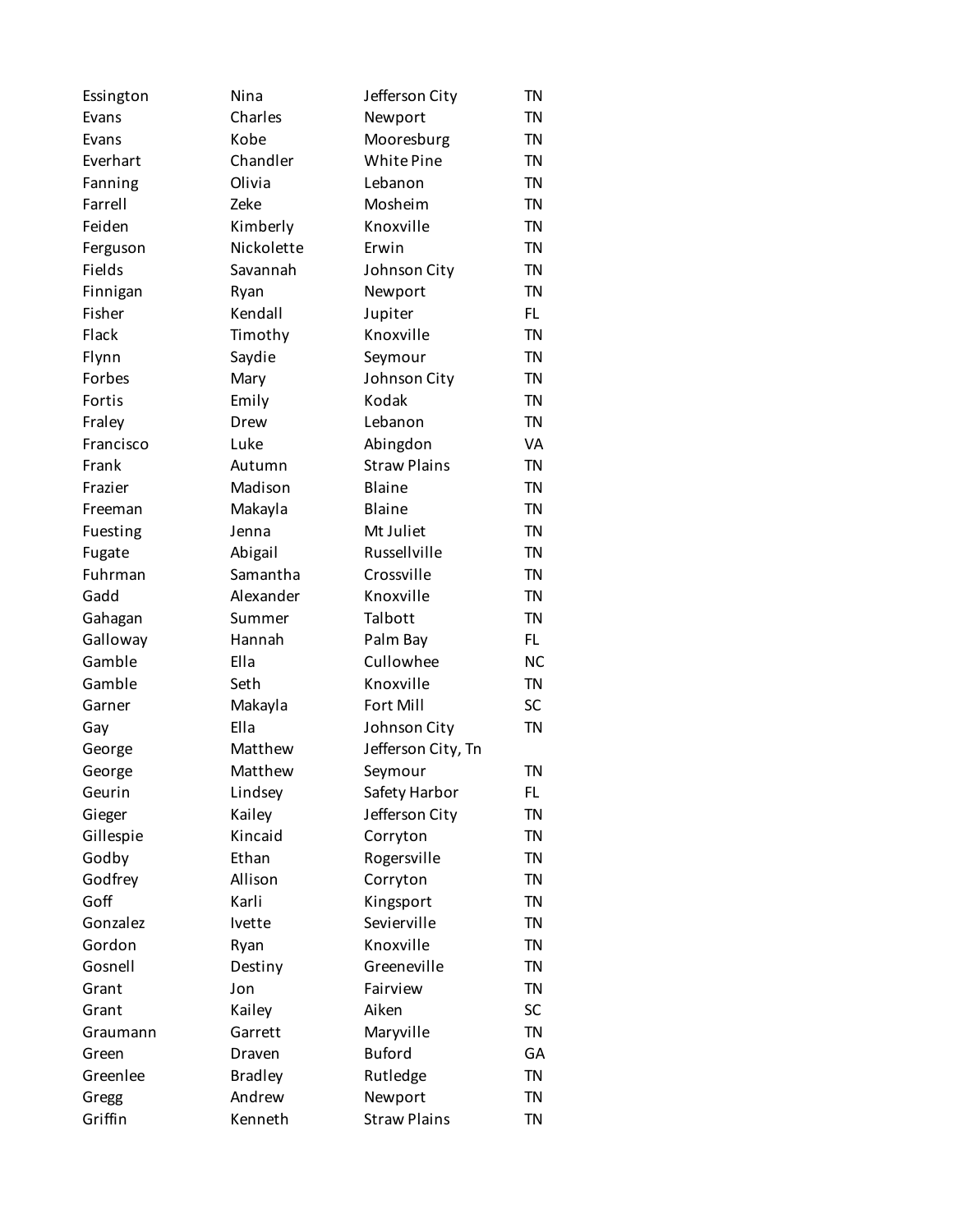| Griffin                     | Lainee       | Knoxville                | <b>TN</b> |
|-----------------------------|--------------|--------------------------|-----------|
| Gulrajani                   | Mehak        | Gatlinburg               | <b>TN</b> |
| Hadley                      | Faith        | Russellville             | <b>TN</b> |
| Hadzic                      | Ivan         | Belgrade                 |           |
| Halcrow                     | Piper        | Oak Ridge                | <b>TN</b> |
| Hall                        | Nathaniel    | Sevierville              | <b>TN</b> |
| Hall                        | Samuel       | Chattanooga              | <b>TN</b> |
| Hall                        | Savanna      | Kodak                    | <b>TN</b> |
| Hall                        | <b>Trey</b>  | Jamestown                | <b>TN</b> |
| Halliburton                 | Hannah       | Kingsport                | <b>TN</b> |
| Hamer                       | Emmalynn     | Whitesburg               | <b>TN</b> |
| Hammond                     | Helen        | Columbia                 | <b>TN</b> |
| Hammontree                  | Julian       | Sevierville              | <b>TN</b> |
| Hamrick                     | <b>Drake</b> | Gaffney                  | SC        |
| Hanley                      | <b>Bryce</b> | Greenback                | <b>TN</b> |
| Harden                      | Kayla        | Chattanooga              | <b>TN</b> |
|                             | Theodor      |                          |           |
| Hardenby Oehrwall<br>Harmon | Makenna      | Helsingborg              | <b>TN</b> |
|                             |              | Seymour                  |           |
| Harrell                     | Makenzi      | Dandridge                | <b>TN</b> |
| Harriman                    | Marley       | Knoxville                | <b>TN</b> |
| Harris                      | Jaye         | Athens                   | <b>TN</b> |
| Harris                      | William      | Athens                   | <b>TN</b> |
| Harritan                    | Hunter       | Huntersville             | <b>NC</b> |
| Hart                        | Ebony        | Morristown               | <b>TN</b> |
| Hartvig                     | Asger        | Hã rsholm                |           |
| Harvey                      | Madison      | Morristown               | <b>TN</b> |
| Hatchell                    | Rebecca      | Monroeville              | NJ        |
| Hathaway                    | Abigail      | Colorado Spgs            | CO        |
| Hayes                       | Macy         | <b>Strawberry Plains</b> | <b>TN</b> |
| Hazelwood                   | Caroline     | White Pine               | <b>TN</b> |
| Heath                       | James        | Knoxville                | <b>TN</b> |
| Heiniger                    | Alisha       | Duerrenroth              |           |
| Helveston                   | Geoffrey     | Powell                   | TN        |
| Henry                       | Addie        | Signal Mountain          | TN        |
| Henry                       | Christian    | Talbott                  | <b>TN</b> |
| Hensley                     | Dominick     | Greeneville              | <b>TN</b> |
| Hensley                     | Hannah       | Luttrell                 | <b>TN</b> |
| Hensley                     | Leah         | Morristown               | <b>TN</b> |
| Herrera                     | Ana          | Merida                   |           |
| Hickman                     | Caden        | Rogersville              | <b>TN</b> |
| Hickman                     | Dathan       | Rogersville              | <b>TN</b> |
| <b>Hicks</b>                | Hanna        | Rocky Top                | <b>TN</b> |
| Hildenbrand                 | Abigail      | Parker                   | CO        |
| Hill                        | Jackson      | Jonesborough             | <b>TN</b> |
| Hoffman                     | Jacob        | Seymour                  | <b>TN</b> |
| Holdway                     | Jacie        | Newport                  | <b>TN</b> |
| Holland                     | Ashley       | Sale Creek               | <b>TN</b> |
| Holland                     | Hannah       | Sale Creek               | <b>TN</b> |
|                             |              |                          |           |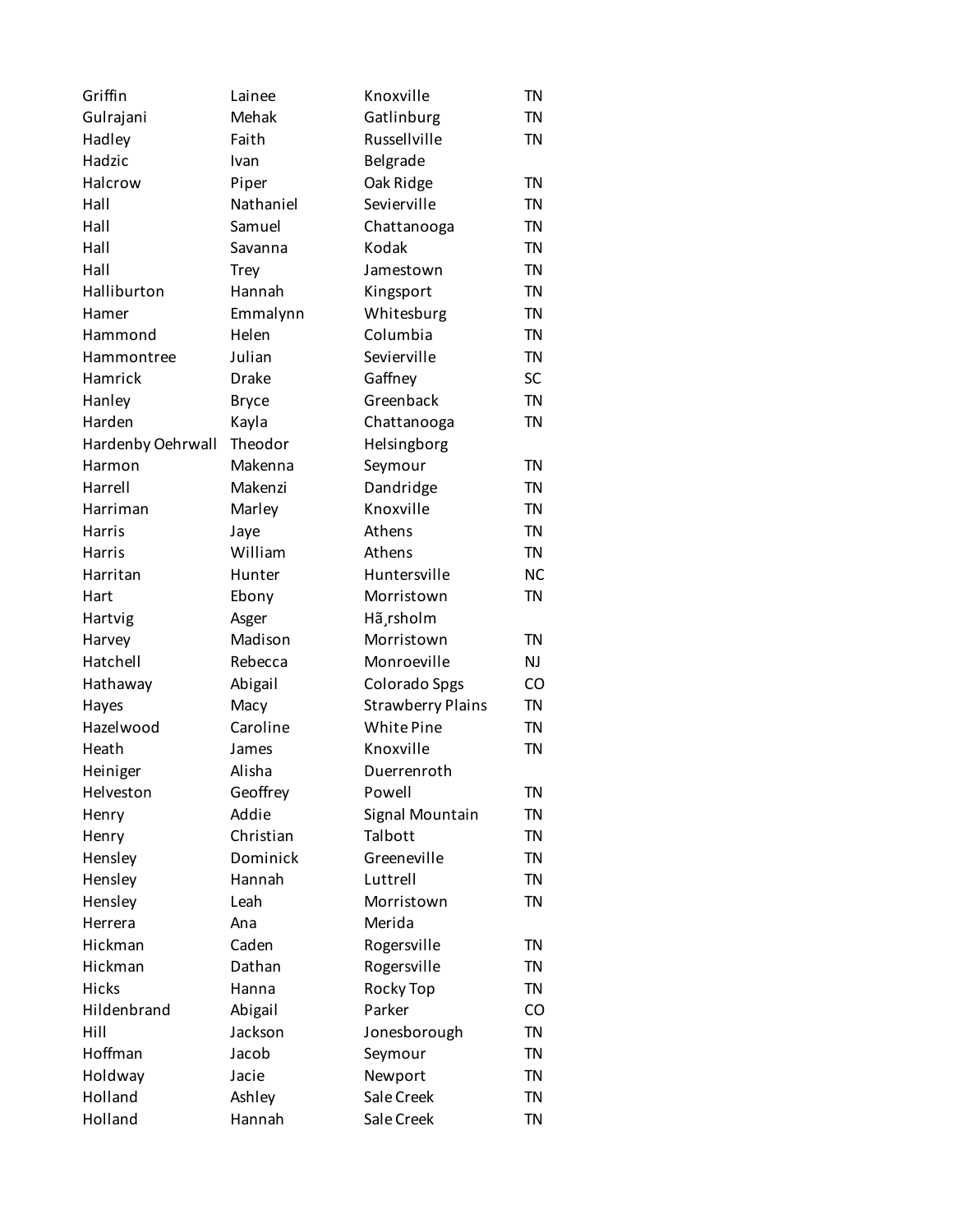| Holloway       | Kaylee          | Dandridge      | <b>TN</b> |
|----------------|-----------------|----------------|-----------|
| Hooks          | Elliot          | Knoxville      | <b>TN</b> |
| Horner         | Stephen         | Russellville   | <b>TN</b> |
| House          | Cassandra       | Grimes         | IA        |
| Hubbs          | Keaton          | Knoxville      | <b>TN</b> |
| Hudson         | Abigail         | Greeneville    | <b>TN</b> |
| Huffaker       | <b>Brigette</b> | Knoxville      | <b>TN</b> |
| Huffstetler    | Madison         | Maryville      | <b>TN</b> |
| <b>Huggins</b> | Amanda          | Erwin          | <b>TN</b> |
| Hughes         | Griffith        | Knoxville      | <b>TN</b> |
| Hunley         | Luke            | Corryton       | <b>TN</b> |
| Hunter         | Anthony         | Knoxville      | <b>TN</b> |
| Hunter         | Victoria        | Burleson       | TX        |
| Hurd           | Adam            | Jefferson Cty  | <b>TN</b> |
| Hurley         | Hannah          | Jefferson City | <b>TN</b> |
| Hurley         | Hunter          | Jefferson City | <b>TN</b> |
| <b>Hurst</b>   | Alex            | Sevierville    | <b>TN</b> |
|                |                 |                | <b>TN</b> |
| Hurst          | Kollynn         | Mascot         |           |
| Hurtado Quiroz | Eimy            | Chuckey        | <b>TN</b> |
| Huston         | Derrick         | Jefferson Cty  | <b>TN</b> |
| Ille           | Jennifer        | Chapel Hill    | <b>NC</b> |
| Irick          | Meredith        | Knoxville      | <b>TN</b> |
| Jackson        | Henry           | Waxhaw         | <b>NC</b> |
| James          | Robin           | Morristown     | <b>TN</b> |
| Janowski       | Portia          | Knoxville      | <b>TN</b> |
| Janse          | Marc            |                |           |
| <b>Jeffers</b> | Katie           | <b>Blaine</b>  | <b>TN</b> |
| Jensen         | Stephen         | Costa Mesa     | CA        |
| Johnson        | Alyssa          | Phoenix        | AZ        |
| Johnson        | Jacob           | Greeneville    | <b>TN</b> |
| Johnson        | Joseph          | Russellville   | <b>TN</b> |
| Johnson        | Timothy         | Oak Ridge      | <b>TN</b> |
| Jolly          | Madison         | Knoxville      | ΤN        |
| Jones          | Addison         | Morristown     | <b>TN</b> |
| Jones          | Alyssa          | Kingsport      | <b>TN</b> |
| Jones          | Hayden          | Seymour        | <b>TN</b> |
| Jones          | Jeterryous      | Atlanta        | GA        |
| Jones          | Lillie          | Midway         | <b>TN</b> |
| Jordan         | Gillian         | Jefferson City | <b>TN</b> |
| Jordan         | Katlyn          | Knoxville      | <b>TN</b> |
| Jordan         | William         | Vanleer        | <b>TN</b> |
| Joy            | Daniel          | Oak Ridge      | <b>TN</b> |
| Kabeya         | Nehemie         | Richardson     | <b>TX</b> |
| Kay            | Rachel          | Chattanooga    | <b>TN</b> |
| Keene          | Jennifer        | Kingsport      | <b>TN</b> |
| Keith          | Cortlyn         | Laurel Blmry   | <b>TN</b> |
| Kennedy        | Alli            | Knoxville      | <b>TN</b> |
|                |                 |                | <b>TN</b> |
| Kennison       | Emily           | Morristown     |           |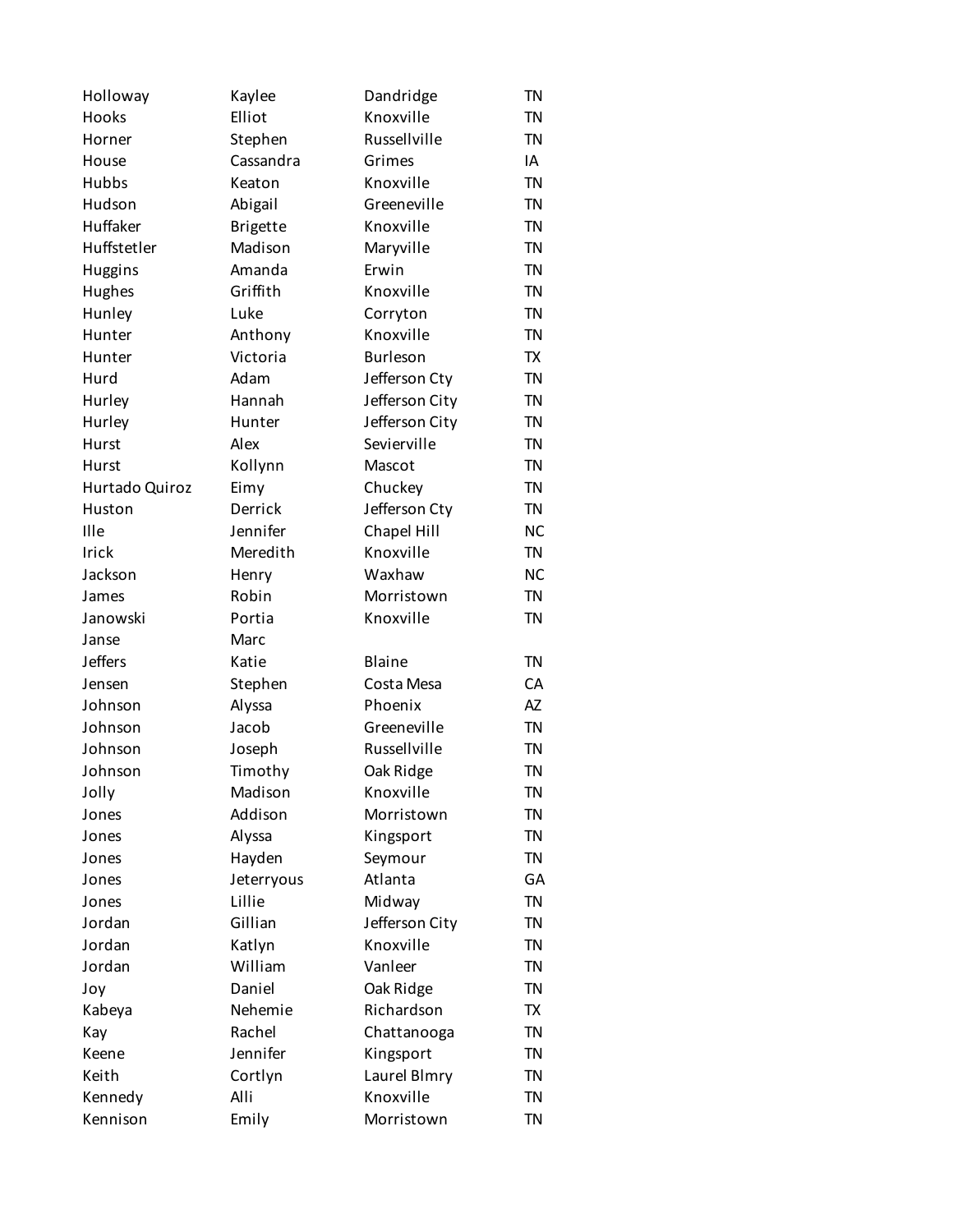| Kerwin             | Connor         | Knoxville            | <b>TN</b> |
|--------------------|----------------|----------------------|-----------|
| Kilgore            | Taylor         | Kingsport            | <b>TN</b> |
| Kim                | Wooseok        | Morristown           | <b>TN</b> |
| King               | Jennings       | Kingston             | <b>TN</b> |
| King               | Kayley         | Lenoir City          | <b>TN</b> |
| King               | Kennadi        | Marietta             | GA        |
| King               | Tristan        | Louisville           | <b>TN</b> |
| Kite               | David          | Waxhaw               | <b>NC</b> |
| Klein              | Anna           | Salinas              | CA        |
| Klimek             | Meron          | Knoxville            | <b>TN</b> |
| Kohagen            | Jenna          | Kodak                | <b>TN</b> |
| Koumiss            | Katherine      | Gallatin             | <b>TN</b> |
| Kristy             | Kaitlyn        | Knoxville            | <b>TN</b> |
| Kuper              | Jente          | Jefferson Cty        | <b>TN</b> |
| Lamb               | Hailey         | Mohawk               | <b>TN</b> |
| Lane               | Lemoure        | Church Hill          | <b>TN</b> |
|                    | Christian      | Harriman             | <b>TN</b> |
| Langston<br>Larson | <b>Blake</b>   | Sevierville          | <b>TN</b> |
|                    |                | Grimesland           |           |
| Lawless            | Ethan          |                      | <b>NC</b> |
| Laws               | Grace          | Palmersville         | <b>TN</b> |
| Lawson             | <b>Brandy</b>  | Rogersville          | <b>TN</b> |
| Lay                | <b>Briana</b>  | Sevierville          | <b>TN</b> |
| Lechner            | Jakob          | Enzesfeld-Lindabrunn |           |
| Leckie             | Rebecca        | White Pine           | <b>TN</b> |
| Ledbetter          | Christopher    | North Shelbyville    | <b>TN</b> |
| Ledin              | Natalie        |                      |           |
| Lemus-Guzman       | German         | Maryville            | <b>TN</b> |
| Levi               | Madison        | Murfreesboro         | <b>TN</b> |
| Liechty            | Sarah          | Portland             | <b>OR</b> |
| Lincoln            | Shawnalea      | <b>Belfry</b>        | <b>KY</b> |
| Line-Luttrell      | Gillian        | Knoxville            | <b>TN</b> |
| Little             | Hannah         | <b>Pounding Mill</b> | VA        |
| Litz               | Jacob          | Dandridge            | <b>TN</b> |
| Livesay            | Sienna         | Morristown           | <b>TN</b> |
| Long               | <b>Brandon</b> | Tulsa                | OK        |
| Long               | Teryl          | Morristown           | <b>TN</b> |
| Lovelace           | Trent          | Morristown           | <b>TN</b> |
| Lowrance           | Isabella       | Paris                | <b>TN</b> |
| Lurie              | Merryann       | White Pine           | <b>TN</b> |
| Manfull            | Olivia         | Unicoi               | <b>TN</b> |
| Manis              | Maese          | Knoxville            | <b>TN</b> |
| Martin             | Abigail        | Soddy Daisy          | <b>TN</b> |
| Martin             | Aynsleigh      | Knoxville            | <b>TN</b> |
| Martin             | Jackson        | Ringgold             | GA        |
| Martin             | Rebecca        | Chilhowie            | VA        |
| Martin             | William        | Corryton             | <b>TN</b> |
| Martinez Santiago  | Ashley         | Morristown           | <b>TN</b> |
| Martinez Santiago  | Kate           | Morristown           | <b>TN</b> |
|                    |                |                      |           |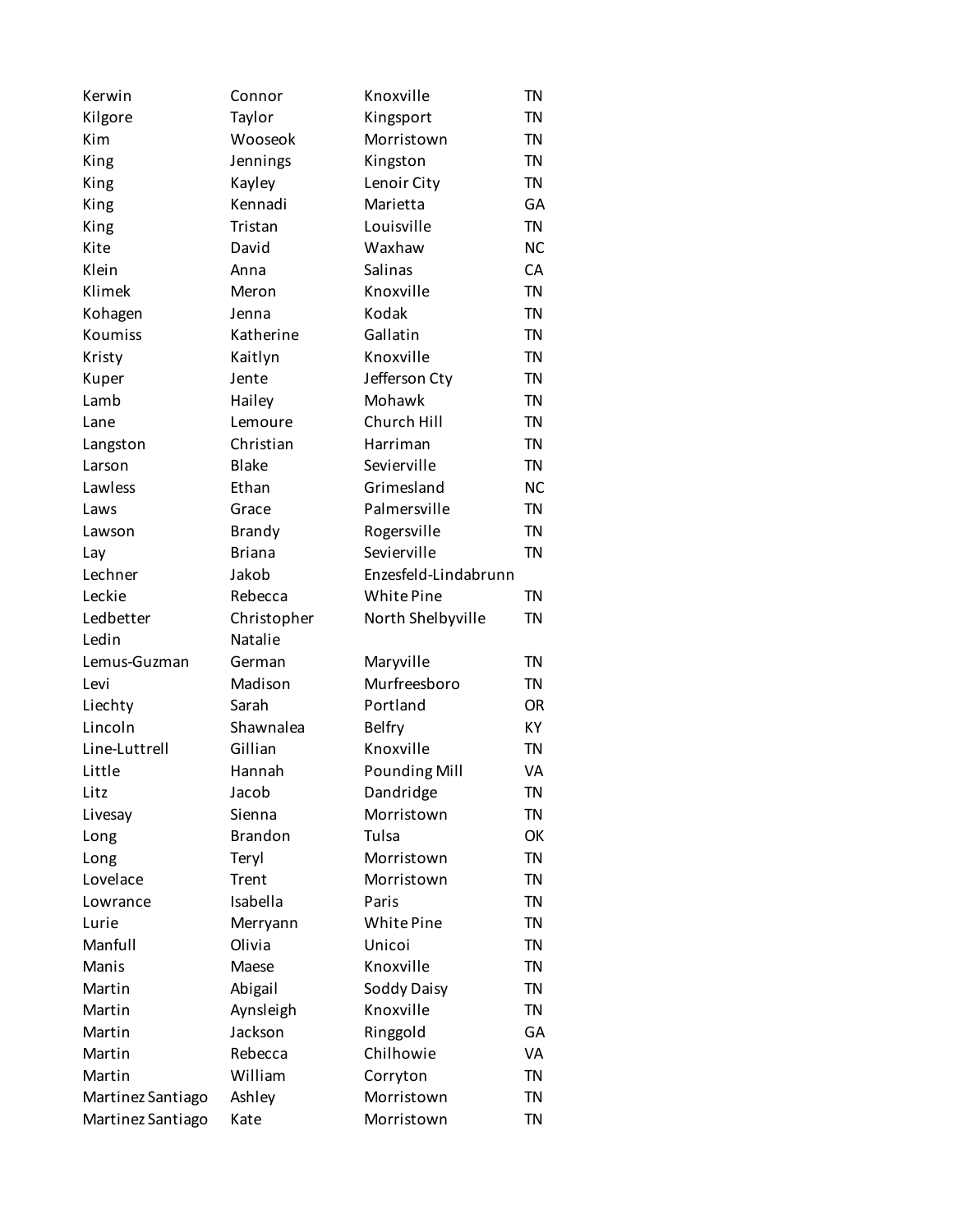| May             | Madison        | Dandridge         | <b>TN</b> |
|-----------------|----------------|-------------------|-----------|
| McCampbell      | Kaylen         | Kodak             | <b>TN</b> |
| McCarty         | Sydney         | Sevierville       | <b>TN</b> |
| <b>McCay</b>    | Logan          | Knoxville         | <b>TN</b> |
| McDevitt        | Raymond        | Chattanooga       | <b>TN</b> |
| McDowell        | Benaiah        | Simpsonville      | SC        |
| McDowell        | Macy           | Knoxville         | <b>TN</b> |
| McElhaney       | Camden         | Sevierville       | <b>TN</b> |
| McFarlane       | Ethan          | Dandridge         | <b>TN</b> |
| McGhee          | Chloe          | Seymour           | <b>TN</b> |
| McGhee          | Kenzie         | <b>New Market</b> | <b>TN</b> |
| <b>McGinnis</b> | Sarah          | La Follette       | <b>TN</b> |
| McGlocklin      | Anslee         | Chattanooga       | <b>TN</b> |
| McSwain         | Anastasia      | Rutledge          | <b>TN</b> |
| Mee             | Madalyn        | Knoxville         | <b>TN</b> |
| Meier           | <b>Brandon</b> | Simpsonville      | <b>SC</b> |
| Meschendorf     | Matthew        | Powell            | <b>TN</b> |
| Michael         | Joshua         | Morristown        | <b>TN</b> |
| Michael         | Tyler          | Apopka            | FL.       |
| Miller          | Conner         | Robbins           | <b>TN</b> |
| Miller          | Jerry          | Corryton          | <b>TN</b> |
| Miller          | Jonathan       | Signal Mountain   | <b>TN</b> |
| Millsaps        | Lauren         | Sweetwater        | <b>TN</b> |
| Mincey          | Meredith       | Corryton          | <b>TN</b> |
| Miracle         | Graycie        | <b>New Market</b> | <b>TN</b> |
| Mitchell        | Clayton        | Washburn          | <b>TN</b> |
| Mize            | Justin         | Knoxville         | <b>TN</b> |
| Moffett         | Rebekah        | Greenback         | <b>TN</b> |
| Molina          | Stephanie      | Rutledge          | <b>TN</b> |
| Moore           | Parker         | Powell            | <b>TN</b> |
| Moreno          | Ana            | Sevierville       | <b>TN</b> |
| Moreno          | Nicholas       | Sevierville       | <b>TN</b> |
| Morgan          | Andrew         | Bledsoe           | KY        |
| Morgan          | Carrington     | Knoxville         | <b>TN</b> |
| Moscoso         | Magali         | Kodak             | <b>TN</b> |
| <b>Moses</b>    | Caroline       | Scott Depot       | WV        |
| Mozingo         | Leigha         | Rocky Top         | <b>TN</b> |
| <b>Mullins</b>  | Dalton         | Wise              | VA        |
| Murrell         | Halle          | Sevierville       | <b>TN</b> |
| Murvin          | Evan           | Afton             | <b>TN</b> |
| Musillami       | Kristina       | Knoxville         | <b>TN</b> |
| <b>Myers</b>    | Levi           | Greeneville       | <b>TN</b> |
| Naude           | Maria          |                   |           |
| Ndabahekeye     | Jacqueline     | Knoxville         | <b>TN</b> |
| Nelson          | Katherine      | Sioux Falls       | <b>SD</b> |
| Nelson          | Lindsay        | Morristown        | <b>TN</b> |
| Nelson          | Susan          | Crossville        | <b>TN</b> |
| Nester          | Rebekah        | Morristown        | <b>TN</b> |
|                 |                |                   |           |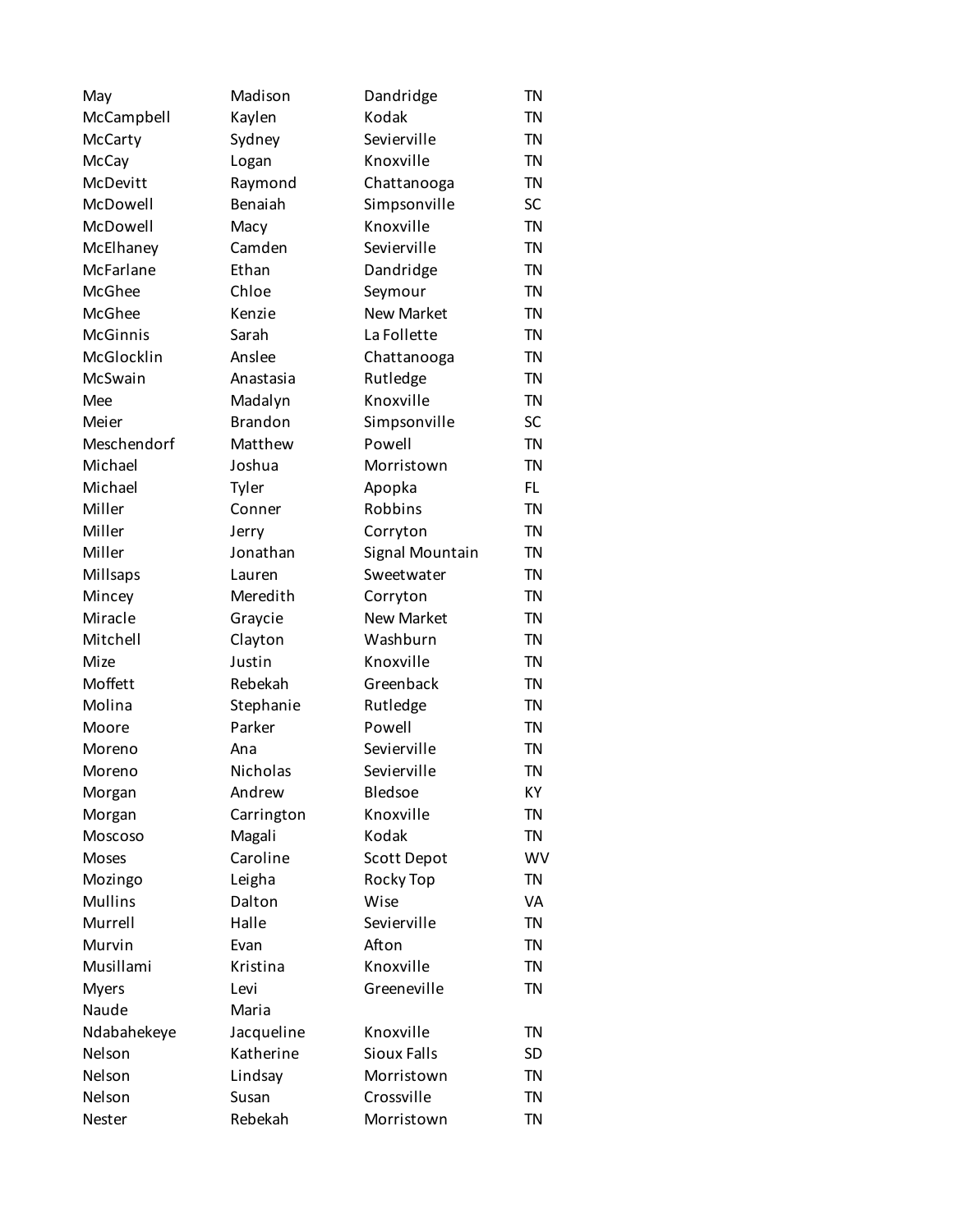| Newton           | Ashley    | Knoxville                | <b>TN</b> |
|------------------|-----------|--------------------------|-----------|
| Nichols          | Taryn     | Harrison                 | <b>TN</b> |
| <b>Nickels</b>   | Ashlyn    | Rutledge                 | <b>TN</b> |
| Nielsen          | Jonathan  | Jefferson City           | <b>TN</b> |
| Nishimori        | Terrell   | Jefferson City           | <b>TN</b> |
| <b>Noe</b>       | Allison   | Powder Spgs              | <b>TN</b> |
| <b>Norris</b>    | Sean      | Talbott                  | <b>TN</b> |
| Norwood          | Justin    | Knoxville                | <b>TN</b> |
| <b>Nunez</b>     | Katherine | Knoxville                | <b>TN</b> |
| Oakley           | Aaron     | Concord                  | <b>NC</b> |
| Ogle             | Ashley    | Newport                  | <b>TN</b> |
| Ogle             | Emily     | Knoxville                | <b>TN</b> |
| O'Hare           | Samuel    | Jefferson City           | <b>TN</b> |
| Opdahl           | Marius    | Jevnaker                 |           |
| Orillion         | Abigail   | Knoxville                | <b>TN</b> |
| Ortega           | Valerie   | Morristown               | <b>TN</b> |
| Osborne          | Alexis    | Jefferson City           | <b>TN</b> |
| Osborne          | Laura     | <b>New Market</b>        | <b>TN</b> |
| Osborne          | Leslie    | <b>New Market</b>        | <b>TN</b> |
| Owens            | Abigail   | Ocala                    | FL.       |
| Paddock          | Alora     | Kodak                    | <b>TN</b> |
| Palmer           | Carson    | Richfield                | <b>NC</b> |
| Palmer           |           |                          | AZ        |
|                  | Kenzie    | Flagstaff                | <b>TN</b> |
| Palomares        | Ana       | Gatlinburg               |           |
| Panarelli        | Valerie   | Dandridge                | <b>TN</b> |
| Parker           | Ansley    | <b>Strawberry Plains</b> | <b>TN</b> |
| Parman           | Sydney    | Knoxville                | <b>TN</b> |
| Parr             | Lilian    | Ooltewah                 | <b>TN</b> |
| Parsons          | Jake      | Farragut                 | <b>TN</b> |
| Pascual          | Dulce     | Jefferson Cty            | <b>TN</b> |
| Payne            | Julia     | Knoxville                | <b>TN</b> |
| Pearce           | Sydney    | Johnson City             | <b>TN</b> |
| Peden            | Rachel    | Inman                    | SC        |
| Peden            | Rebecca   | Inman                    | SC        |
| Pena             | Adrian    |                          |           |
| Penland          | Campbell  | Sevierville              | <b>TN</b> |
| Pessemier        | Dehlia    | Sherwood                 | <b>OR</b> |
| Pessemier        | Grace     | Sherwood                 | <b>OR</b> |
| Peterson         | Emery     | Etowah                   | <b>TN</b> |
| Phillips         | Colby     | <b>Baxter</b>            | <b>TN</b> |
| Pierre           | Lorraine  | Clarksville              | <b>TN</b> |
| Poling           | Victoria  | Talbott                  | <b>TN</b> |
| Poole            | Eli       | Spanish Fort             | AL        |
| Potter           | Lauren    | Kingsport                | <b>TN</b> |
| Price            | Kerri     | Newport                  | <b>TN</b> |
| Pullen           | Olivia    | Greenwood                | SC        |
| Puzevich         | Mikita    |                          |           |
| Quintero Jimenez | Jaqueline | Morristown               | <b>TN</b> |
|                  |           |                          |           |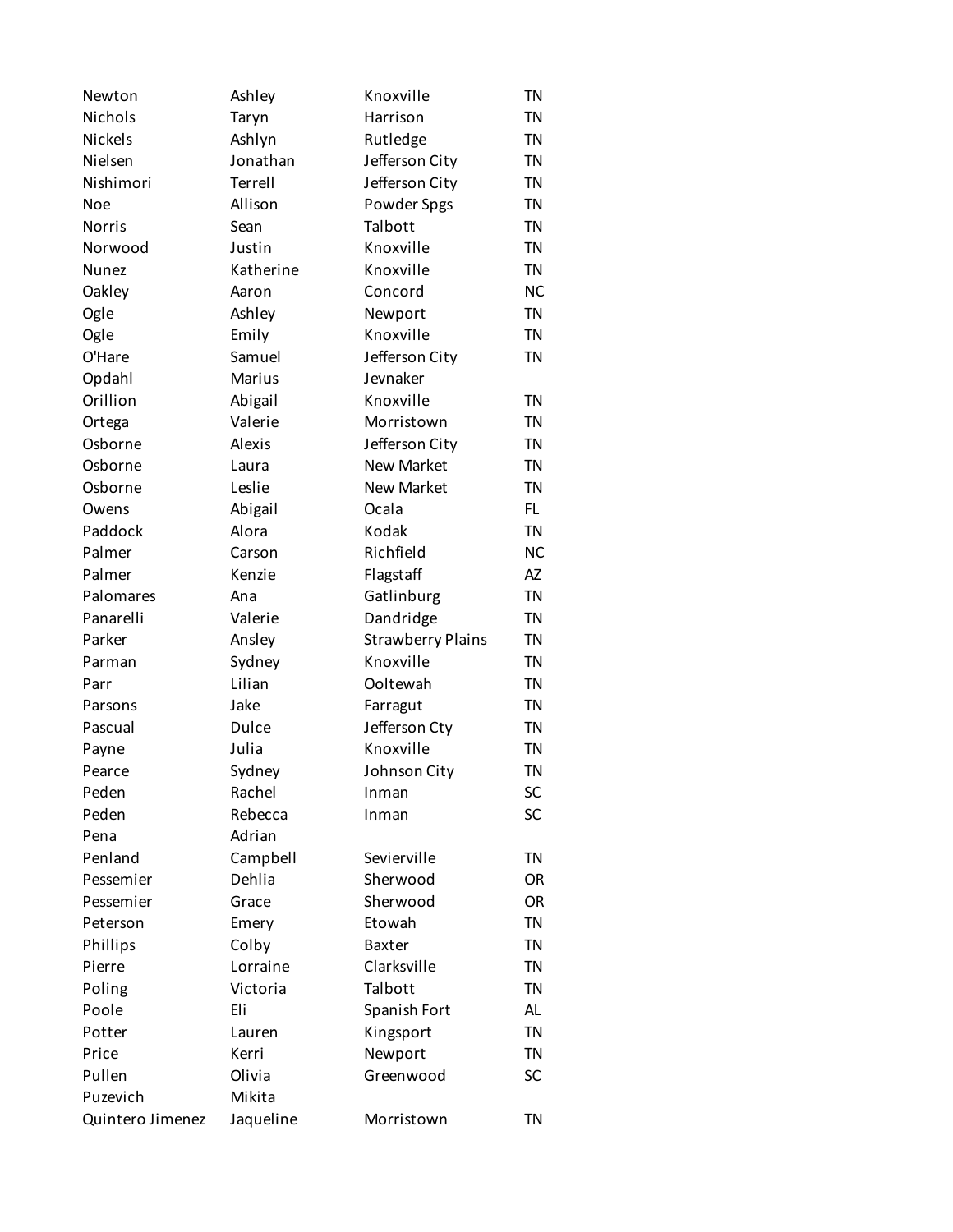| Raine          | Madeline        | Lancashire                               |           |
|----------------|-----------------|------------------------------------------|-----------|
| Ramos          | Lina            | Knoxville                                | <b>TN</b> |
| Ramsey         | Heaven          | Knoxville                                | <b>TN</b> |
| Rand           | Chrisman        | Mt Pleasant                              | <b>SC</b> |
| Rankin         | Cole            | Knoxville                                | <b>TN</b> |
| Raper          | Tyler           | Sevierville                              | <b>TN</b> |
| Rathe          | Grace           | Knoxville                                | <b>TN</b> |
| Rathe          | Hope            | Knoxville                                | <b>TN</b> |
| Ray            | Alexis          | Woodruff                                 | <b>SC</b> |
| Rector         | Katelynn        | Greeneville                              | <b>TN</b> |
| Reed           | Xavier          | Jefferson City                           | <b>TN</b> |
| Reeves         | Caitlin         | Knoxville                                | <b>TN</b> |
| Reeves         | Tyler           | Knoxville                                | <b>TN</b> |
| Reichter       | Clara           | Knoxville                                | <b>TN</b> |
| Reid           | Alexander       | Franklin                                 | <b>TN</b> |
| Rhea           | Courtney        | Kingsport                                | <b>TN</b> |
| Rhodes         | Alyssa          | Wartrace                                 | <b>TN</b> |
| Rhodes         | Hannah          | Greeneville                              | <b>TN</b> |
| Richards       | Oluwafemi       | Hendersonvlle                            | <b>TN</b> |
| Rinck          | Naomi           | Sevierville                              | <b>TN</b> |
| Ring           | Jordan          | Englewood                                | <b>TN</b> |
| Robbins        | Mari            | Sweetwater                               | <b>TN</b> |
| Roberts        | l'ana           | Knoxville                                | <b>TN</b> |
| Robertson      | Nathan          | Sevierville                              | <b>TN</b> |
| Robinette      | Mackenzie       | Jonesborough                             | <b>TN</b> |
| Robinette      | <b>Tess</b>     | Niota                                    | <b>TN</b> |
| Robinson       | lan             | <b>Bean Station</b>                      | <b>TN</b> |
|                | Katherine       | Caryville                                | <b>TN</b> |
| Rogers         |                 | <b>New Market</b>                        | <b>TN</b> |
| Rogers         | Marti           |                                          | <b>TN</b> |
| Rogers         | Syerra<br>Ethan | Graysville                               | <b>TN</b> |
| Romines        |                 | <b>Strawberry Plains</b><br>Collierville |           |
| Rose           | Jack            |                                          | <b>TN</b> |
| Rosenbalm      | Ashley          | Sevierville                              | ΤN        |
| Rouse          | Joshua          | Maryville                                | <b>TN</b> |
| <b>Rusk</b>    | Kelli           | Crossville                               | AL        |
| Russell        | Jasmine         | Maryville                                | <b>TN</b> |
| Russey         | William         | Talbott                                  | <b>TN</b> |
| Rutherford     | Tori            | Rutledge                                 | <b>TN</b> |
| Salsbury       | Kathryn         | Knoxville                                | <b>TN</b> |
| Salvador Reyes | Daphne          | Morristown                               | <b>TN</b> |
| Salyer         | lan             | Knoxville                                | <b>TN</b> |
| Samuel         | Dylan           | Columbia                                 | <b>TN</b> |
| Sanint         | Antonia         |                                          |           |
| Sartin         | Jasmine         | Mcminnville                              | <b>TN</b> |
| Sawyer         | Victoria        | Newport                                  | <b>TN</b> |
| Scarce         | Samantha        | Morristown                               | <b>TN</b> |
| Schleif        | Alexandra       | Walland                                  | <b>TN</b> |
| Schrader       | Regenia         | Seymour                                  | <b>TN</b> |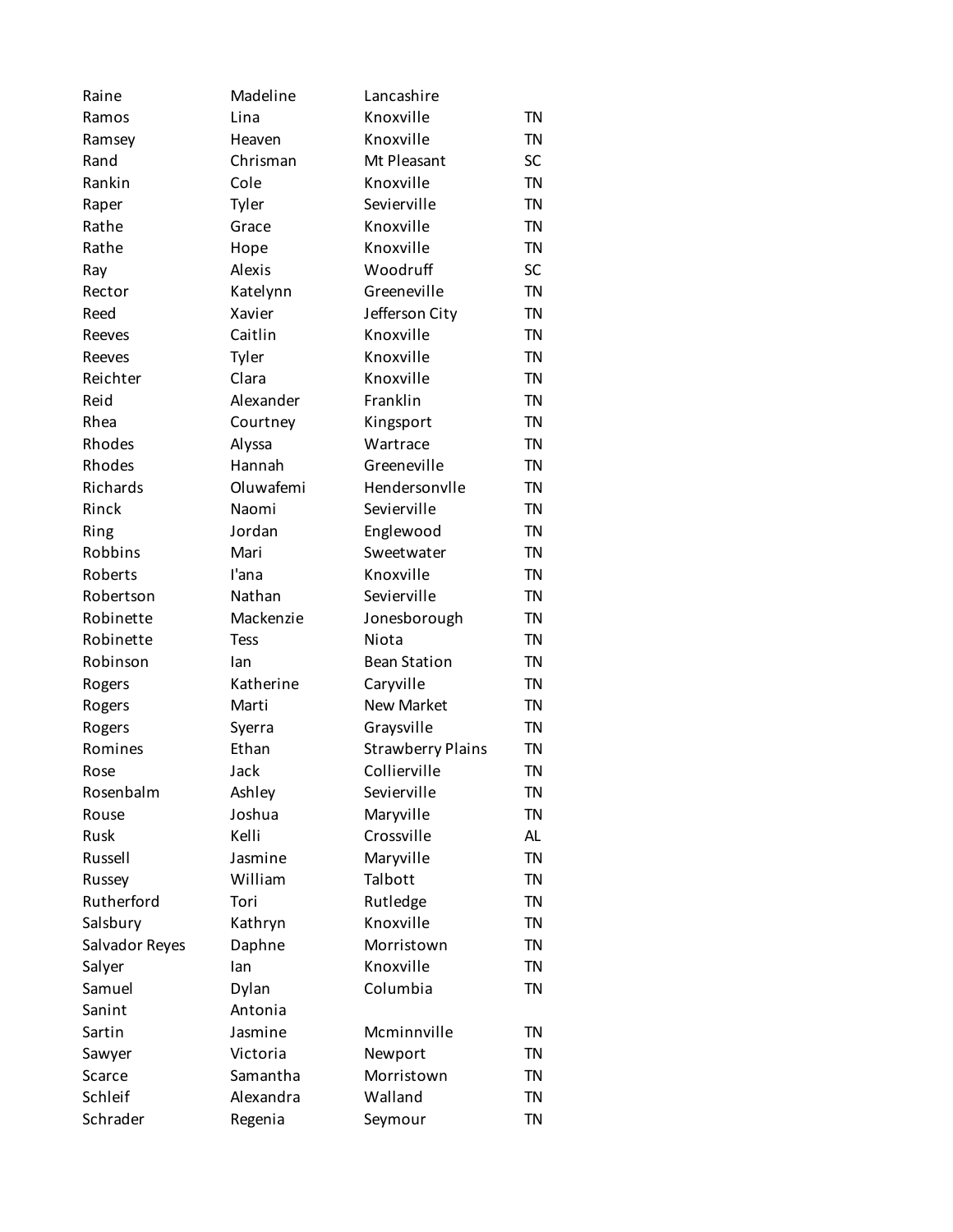| Schumacher     | Justin     | Chattanooga           | TN        |
|----------------|------------|-----------------------|-----------|
| Sexton         | Zachary    | Helenwood             | <b>TN</b> |
| Shaffer        | Zachary    | Seymour               | <b>TN</b> |
| Sharp          | Hannah     | Kodak                 | <b>TN</b> |
| Shaver         | Tyler      | Jefferson City        | <b>TN</b> |
| Sheeler        | Erik       | Hazlehurst            | GA        |
| Shelton        | Olivia     | Knoxville             | <b>TN</b> |
| Shilaikis      | Justin     | Colorado Spgs         | CO        |
| Shilling       | Catherine  | Maiden                | <b>NC</b> |
| Shivley        | Tara       | <b>Fall Branch</b>    | <b>TN</b> |
| Shuey          | Caleb      | Kingston              | <b>TN</b> |
| Simmons        | Marlee     | Knoxville             | <b>TN</b> |
| Simpson        | Luke       | Knoxville             | <b>TN</b> |
| Sims           | David      | Sevierville           | <b>TN</b> |
| Siwiec         | Morgan     | Jefferson Cty         | <b>TN</b> |
| Smith          | Bly        | Marion                | VA        |
| Smith          | Delaney    | Milton                | <b>TN</b> |
| Smith          | Jaylon     | Memphis               | <b>TN</b> |
| Smith          | Lacie      | Kodak                 | <b>TN</b> |
| Smith          | Maggie     | Maryville             | <b>TN</b> |
| Smith          | Shaelyn    | Morristown            | <b>TN</b> |
| Smith          | Stephen    | New Tazewell          | <b>TN</b> |
| Smith          | William    | Jacksboro             | <b>TN</b> |
| Smock          | Katherine  | Kodak                 | <b>TN</b> |
|                |            |                       | VA        |
| Snapp          | Kenleigh   | Weber City            |           |
| Sneed          | Alayna     | Rutledge              | <b>TN</b> |
| Souleyrette    | Peter      | Oak Ridge             | <b>TN</b> |
| Souleyrette    | Thomas     | Oak Ridge             | <b>TN</b> |
| Speiser        | Julia      | Klagenfurt            |           |
| Spoon          | Tegun      | Rutledge              | <b>TN</b> |
| St. Philip     | Lannie     | Sevierville           | <b>TN</b> |
| Stanifer       | Jordan     | Blaine                | <b>TN</b> |
| Stanton        | Morgan     | <b>Coral Springs</b>  | FL.       |
| Starr          | Brittany   | Russellville          | <b>TN</b> |
| Stephan        | Matthew    | Morristown            | <b>TN</b> |
| Stephens       | Hannah     | Williamsburg          | KY        |
| <b>Stewart</b> | Julianne   | <b>Piney Flats</b>    | <b>TN</b> |
| Still          | Mikayla    | Morristown            | <b>TN</b> |
| Stinnett       | David      | Newport               | <b>TN</b> |
| Stocker        | Anthony    | Knoxville             | <b>TN</b> |
| Stooksbury     | Shannon    | Knoxville             | <b>TN</b> |
| Stout          | Matthew    | <b>Tellico Plains</b> | <b>TN</b> |
| Strange        | Kristen    | Talbott               | <b>TN</b> |
| Strayer        | Rachel     | Murfreesboro          | <b>TN</b> |
| Sturgill       | Alexandria | New Boston            | OH        |
| Swanson        | Roger      | Rockvale              | <b>TN</b> |
| Swiatek        | Isabella   | Johnson City          | <b>TN</b> |
| Taylor         | Lindsey    | Maryville             | <b>TN</b> |
|                |            |                       |           |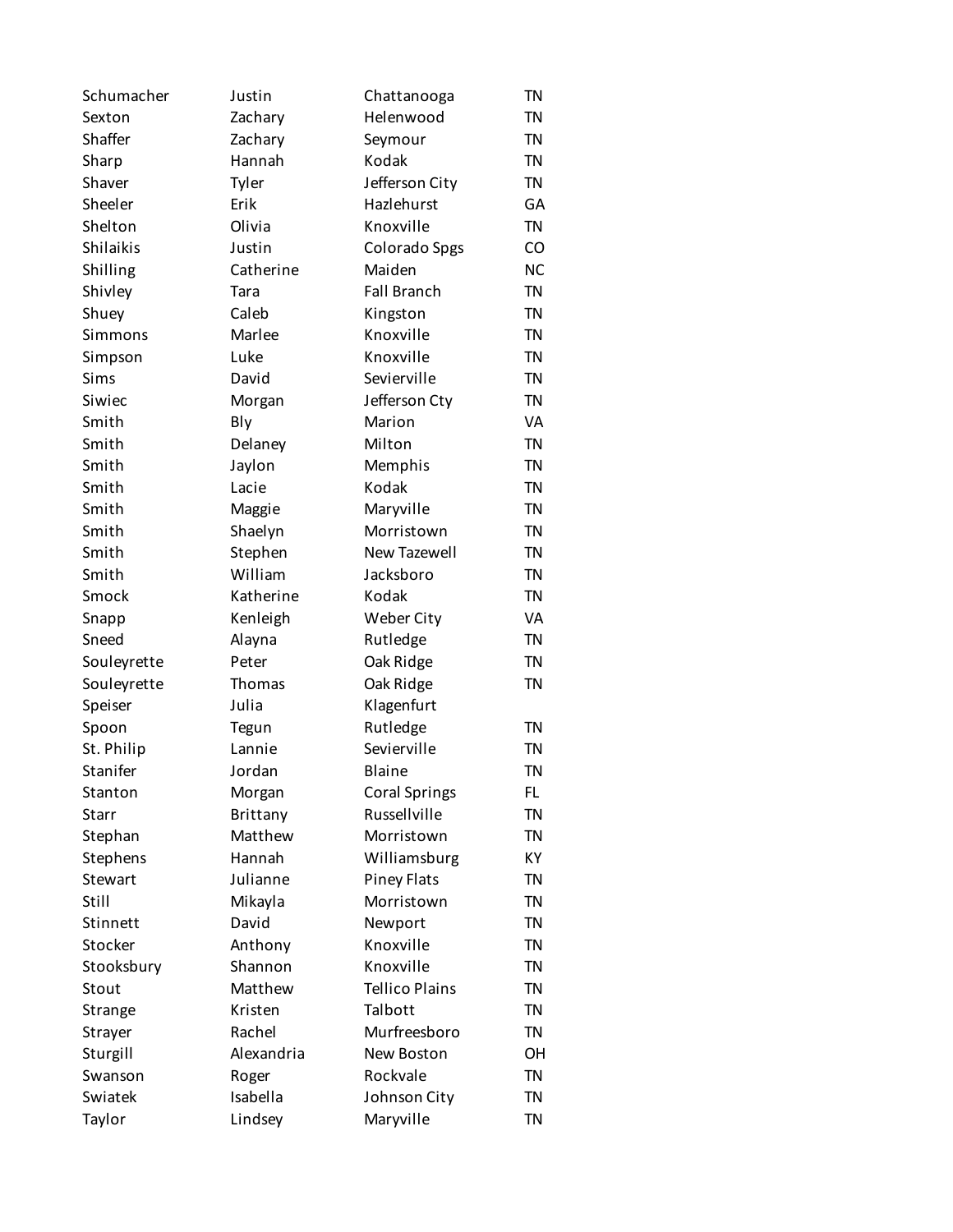Thomas Colby La Follette TN Thompson Jack Treasure Is FL Toribio Mia Tomball TX Trammell Aliyah Mascot TN Treadway Hannah Andersonville TN Trent Elizabeth Rutledge TN Trinkle Ethan Bristol TN Tuberville Aiden Jackson TN Tudor Anna Murfreesboro TN Turner Elizabeth Hixson TN Turner Makayla Knoxville TN Turner Naylen Morristown TN Turner Trayjon Carrollton GA Ugokwe Chiamaka Jefferson City TN Uhls Emily Castalian Springs TN Ulrich Noah Valdese NC Ungerboeck Linda Van Dalen Marinus Gorinchem Van Gog Imke Nederweert Vandergriff Madison Soddy Daisy TN Vandergriff Mary Soddy Daisy TN Varnes Christina Powell TN Vazquez Kimberly Morristown TN Verner Jazlyn Memphis TN Vinson Lydia Bristol TN Visser Brooke Fairview TN Vogt Bethany Jefferson Cty TN Walker Kolbi Rutledge TN Washam Emma Jefferson Cty TN Watkins Isabel Manchester TN Weaver **Dyvon** Jefferson City TN Weaver Skylor Katy TX Webb Emma Maryville TN Webb Morgan White Pine TN Webber Tyra Jefferson City TN Welch Alyssa New Market TN Welch Nicholas White Pine TN Wells Carson Friendsville TN Wells **Dylan** Talbott TN Wells Sarah Beth Jonesborough TN Wepking Trystan Nolensville TN West **David** Sevierville TN West **Jesse** Palmetto FL West **Solution Dept** Joseph Newport TN Whaley Glenna Newport TN Whaley **Jonathan** Harriman TN Wheeler Julia Murfreesboro TN White **Kailey** Morristown TN